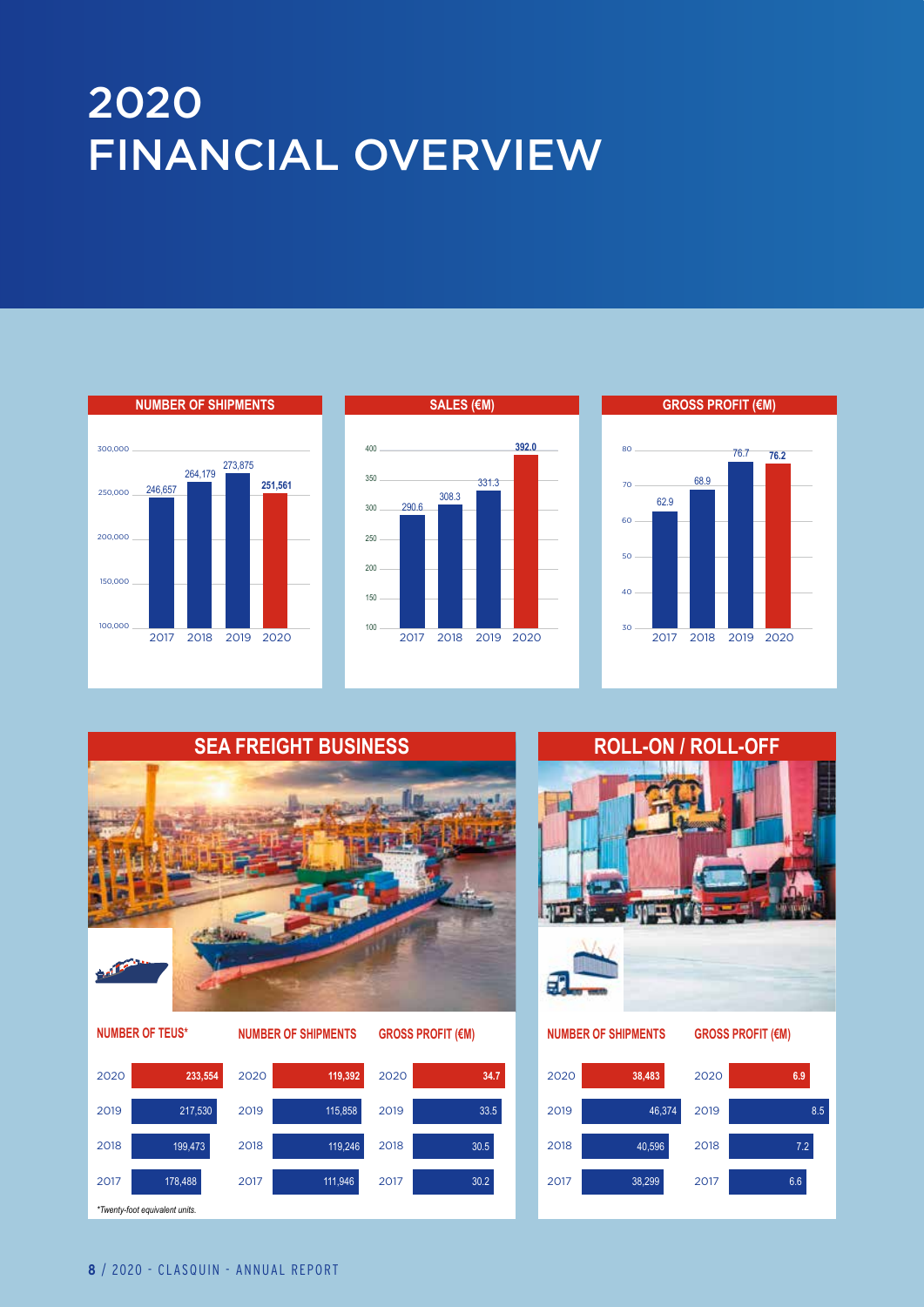



 $\overline{\phantom{0}}$ 





4 5

3

6

9

12

15

18



2017 2018 2019 2020 2017 2018 2019 2020

7.4

2017 2018 2019 2020

9.3

13.9\*

**EBITDA (€M)**

**16.7\***

*\*Including IFRS 16 impact. \*Including IFRS 16 impact. \*Including IFRS 16 impact.*











2.8

2017 2018 2019 2020





0

*\*Including IFRS 16 impact.*

2 3 4

2.5

**5.4\*** 150,000 **CURRENT OPERATING INCOME (€M) CONSOLIDATED NET PROFIT (€M)**

264,179 273,875

4.5\*

4.5\*



€392m

8.6\*

6.5

8.6\*

2017 2018 2019 2020 2017 2018 2019 2020

6.5

5.9

2017 2018 2019

5.9

**SALES (2020)**



**GROSS PROFIT (2020)**